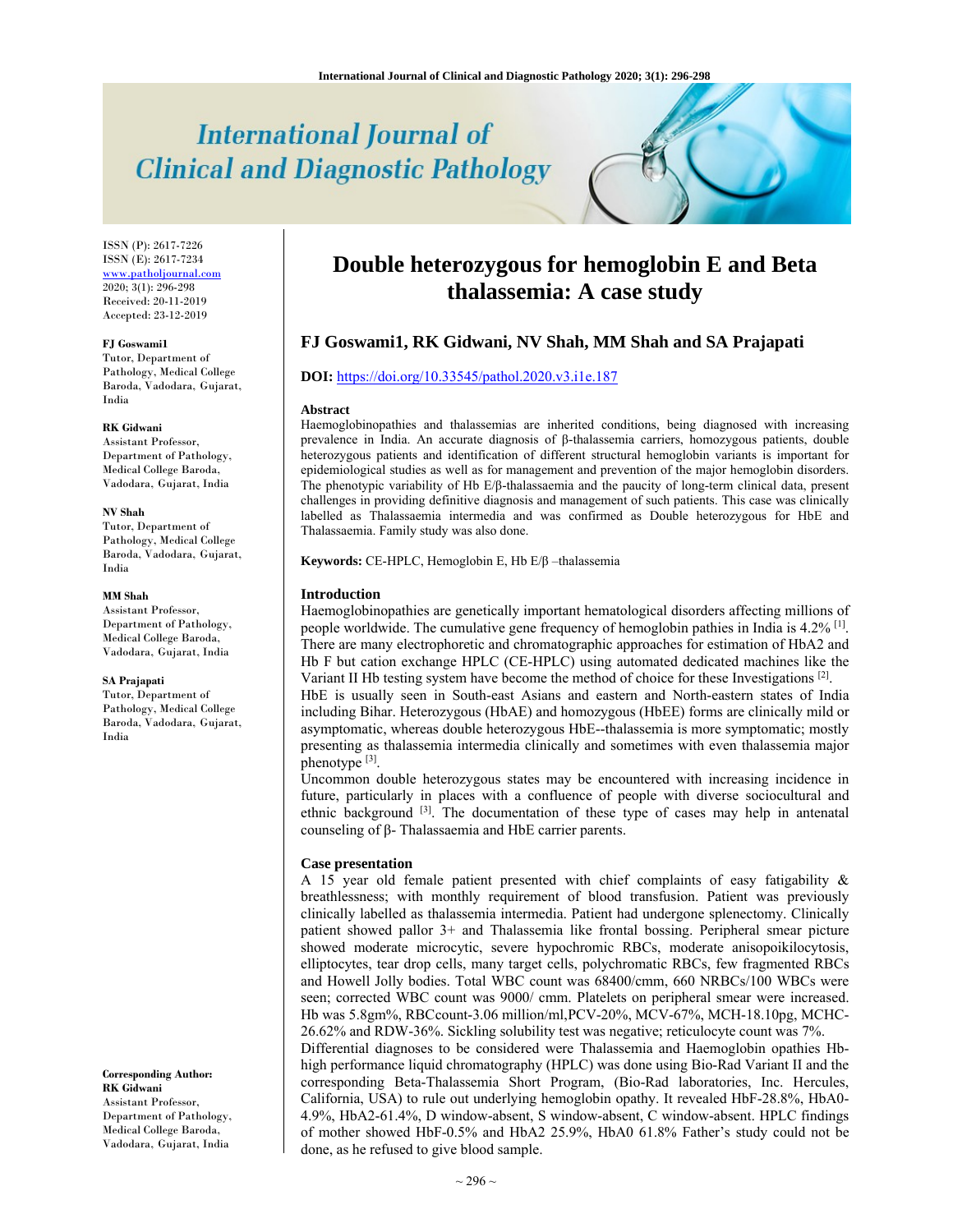HPLC findings of sister of the patient showed normal values; HbF-1% and HbA2 -2.9%, HbA0-86.6% Considering the two differential diagnoses.

# **Thalassemia v/s Haemoglobinopathies**

HbA2 is never so high in any condition. Only HbE coelutes with HbA2.

Besides HbE, the other Hbs eluting in the A2 window include Hb lepore, Hb D-Iran, G-Coushatta., but agarose gel Hb electrophoresis (pH 8.6) was done and it confirmed

double heterozygous state; revealed two bands corresponding at the position of Hb A2 /E and the other at Hb F.

So the case was concluded as Double heterozygous for HbE and Thalassaemia, mother was HbE trait and Sister was normal, Father's sample was not available; he would be β Thalassaemia trait.

| ank |  |
|-----|--|
|-----|--|

|           | Patient                         | <b>Mother</b> | <b>Sister</b> |
|-----------|---------------------------------|---------------|---------------|
| $Hb$ A0%  | 49                              | 61.8          | 86.6          |
| HbA2%     | 61.4                            | 25.9          | 2.9           |
| HbF%      | 28.5                            | 0.5           |               |
| Diagnosis | Double heterozygous for HbE and | HbE           | Normal        |
|           | Thalassaemia                    | trait         |               |

# **Discussion**

The coinheritance of two different haemoglobinopathies is a rare occurrence [4]. These disorders, which were mainly confined to certain areas, religions, castes and tribes particularly with endogamous norms of marriages, are now widely prevalent all over the world. This is because of the ever increasing migration of people from one place to another and the mixing of different communities through marriages [5].

Hb E/β-thalassaemia results from co-inheritance of a βthalassaemia allele from one parent and the structural variant Haemoglobin E from the other. Haemoglobin E results from a G→A substitution in codon # 26 of the β globin gene, which produces a structurally abnormal haemoglobin as well as activates a cryptic splice site, resulting in abnormal messenger RNA (mRNA) processing [6].

The inherited disorders of haemoglobin, particularly the βthalassemias and their interaction with haemoglobin E (HbE) and haemoglobin S (HbS) are a considerable health problem in India and contribute significantly to morbidity and mortality [7].

Its phenotype ranges from mild anemia to severe transfusion-dependency necessitating splenectomy in many patients [8].

The marked expansion of erythropoiesis is responsible for much of the pathology of the disease, including hepatosplenomegaly, extramedullary hematopoiesis, bony deformities, growth retardation and delayed sexual maturation. Splenomegaly often develops in severely affected patients. In the past, splenectomy was routinely performed in an attempt to increase hemoglobin levels [8].

Clinical phenotypes of Hb E disorders particularly Hb E/βthalassemia is quite variable [7]. Individuals with the Hb E Trait are usually not anemic and have no symptoms. Hematological investigations of these individuals reveal mild microcytosis, hypochromia and erythrocytosis as seen

with the β-thalassemia trait. However, identification of these individuals is of crucial importance as they may be transmitters of the abnormal gene, giving rise to various combinations of haemoglobinopathies and thalassemias in their progeny [1].

 Among 120 cases of thalassemias and abnormal hemoglobins, Sinha *et al.* <sup>[9]</sup> reported 66.9% and 15.9% cases of thalassemias and Hb E disorders, respectively. In another study; as part of the antenatal screening program for thalassemias and haemoglobinopathies, 5.8% of pregnant women were found with the β-thalassemia trait and 0.8% with the Hb E trait [10].

In another study, 10 (0.16%) patients were diagnosed as Hb E-β thalassemias [4]. Patient showing a peak at the HbA2/E position with increased HbA2 level (>15%) and increased Hb F level (5 - 87%) was labelled as a double heterozygous state of Hb E and β-thalassemia [1].

Thus, uncommon double heterozygous states may be encountered with increasing incidence in future, particularly in places with a confluence of people with diverse sociocultural and ethnic background.

# **Learning points**

- 1. The documentation of these cases may help in antenatal counseling of Thalassaemia trait and HbE trait parents. Thus, premarital and antenatal screening should be mandatory to prevent the birth of offspring with  $\beta$ thalassemia major.
- 2. Moreover, knowledge of common Hb patterns in a particular region helps to formulate appropriate preventive and therapeutic strategies.
- 3. Although, haemoglobin chain disorders require combination of techniques, HPLC is a cost effective and powerful tool for characterization of these disorders.
- 4. This study also highlights the importance of hematological parameters (Hb, RDW and RBC count) in elucidation of double heterozygous haemoglobinopathies from much commoner variants of haemoglobinopathies, particularly in under resourced areas.

# **References**

- 1. Shashikant CU, Patne Jyoti Shukla; Hemoglobin E disorders in Eastern Uttar Pradesh Indian journal of Pathology and Microbiology. 2009; 52(1):110-112.
- 2. Colah RB, Surve R, Sawant P, D'Souza E, Italia K, Phanasgaonkar S *et al*. HPLC Studies in Hemoglobin opathies Indian Journal of Pediatrics. 2007; 74:61-66.
- 3. Sanjeev Kumar Gupta, Jasmita Dass, Renu Saxena; A rare case of double heterozygous state for HbD and HbE; Indian Journal of Pathology and Microbiology. 2015; 58(1):126-127.
- 4. Kaniyappan Nambiyar, Vijay Kumar, Sadhna Marwah, Abhay Shanker Nigam; Analysis of Double Heterozygous Haemoglobinopathies from a Tertiary Care Center in North India Annals of Pathology and Laboratory Medicine. 2017; 4(6):A610-614.
- 5. Santosh Kumar Mondal, Saikat Mandal; Prevalence of Thalassaemia and hemoglobin opathy in eastern India: A 10-year high performance liquid chromatography study of 119,336 cases; Asian Journal of Transfusion Science. 2016; 10(1):105-110.